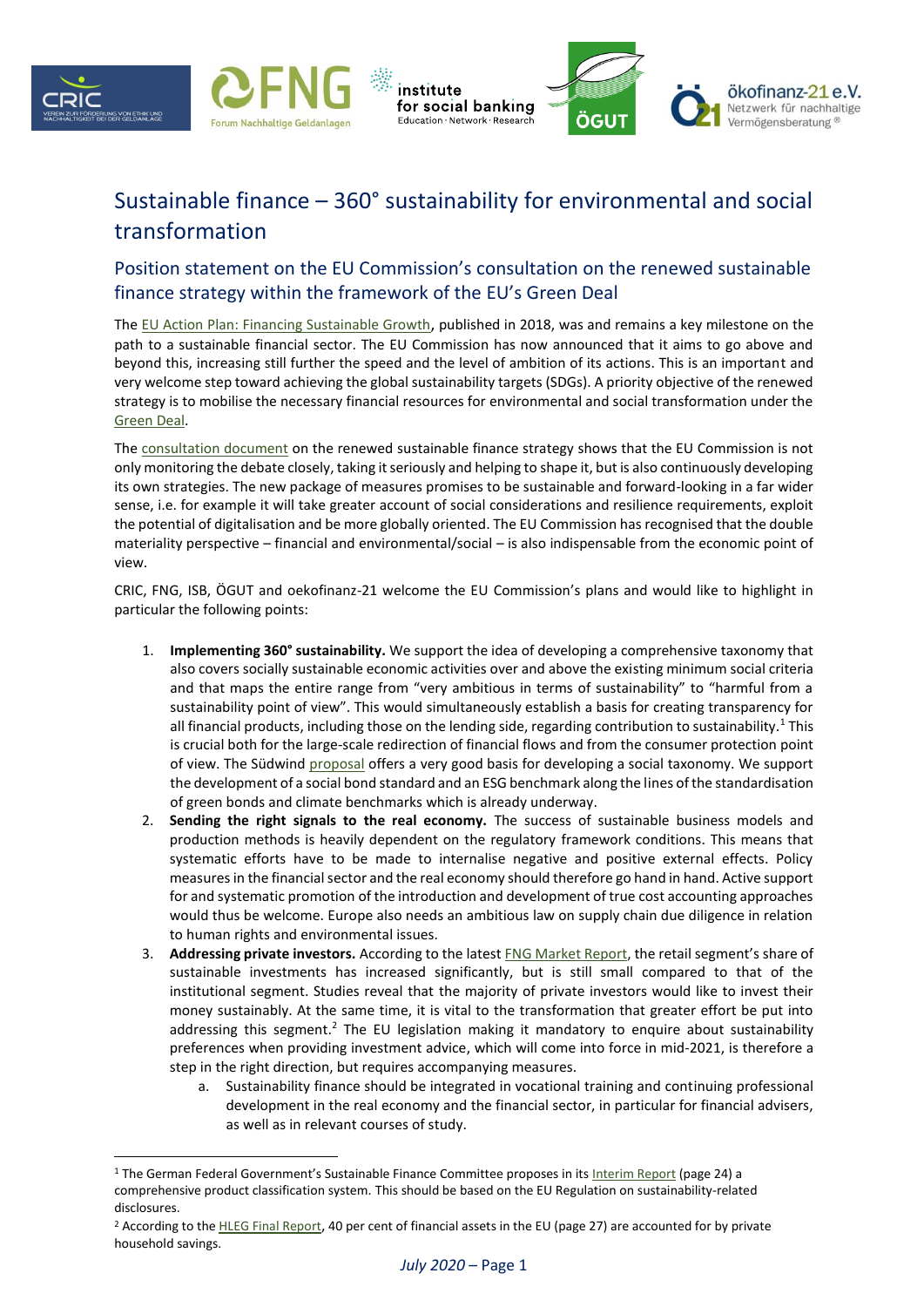





- b. Further measures to raise awareness should be taken for example a European Action Week on Sustainable Finance – and greater use should be made of the opportunities afforded by digital technology.
- c. The development of an ambitious EU Ecolabel for Financial Products is to be welcomed. It will provide an important guidance tool for private investors, particularly in countries which do not currently have suitable "sustainability labels" of their own. As the EU Ecolabel is based on the taxonomy, the timetables should be better coordinated and a dynamic approach, i.e. a level of aspiration that increases over time, should be selected. This will make it possible to develop a label that also fulfils the expectations of private investors.
- 4. **Making full use of the potential of engagement.** The active exertion of influence on company decisionmaking processes by investors is playing an increasingly important role. However, fuller use could be made of the opportunities offered by engagement. Measures that further strengthen this area – including regulatory measures – are therefore to be welcomed. In the study Investor Priorities for the [EU Green Deal](https://www.unpri.org/sustainable-markets/investor-priorities-for-the-eu-green-deal/5710.article), PRI has put forward relevant recommendations that are deserving of support. The development of aspirational voluntary standards would be welcome, as would a revision of the Shareholder Rights Directive, or any other instruments underscoring the key importance of sustainability and making it clear that stewardship should be taken into consideration across all asset classes.

The EU Commission's Renewed Sustainable Finance Strategy, the publication of which has been announced for the end of 2020, comes at the right time. It is an essential component of the Green Deal, which in turn should not merely serve as a guideline for investment programmes in the context of the Covid-19 crisis but might even become the engine of reconstruction of a sustainable and resilient Europe.

## **Further information and contact details**

\_\_\_\_\_\_\_\_\_\_\_

**CRIC (Corporate Responsibility Interface Center)** is a charitable association for promoting ethics and sustainability in capital investment and sees itself as an information platform and a centre of competence in equal measures. The aim of CRIC's activities is for companies and the economy to give greater weight to environmental, social and cultural aspects. With approximately 120 members, predominantly in Germany, Austria and Switzerland, CRIC is the largest investors' association for ethical sustainable investment in the German-speaking countries. Its work focusses on awareness-raising, dialogue with business (also known as engagement) and scientific research. CRIC was founded in 2000. The association is based in Frankfurt am Main.

## Further information is available at [www.cric-online.org.](http://www.cric-online.org/)

Contact: Gesa Vögele, Member of the Management, [g.voegele@cric-online.org.](mailto:g.voegele@cric-online.org)

**FNG (Forum Nachhaltige Geldanlagen e.V.)** is the industry association promoting sustainable investment in Germany, Austria, Liechtenstein and Switzerland. It represents more than 200 members from the German-speaking world who are committed to more sustainability in the financial industry. These include banks, capital investment companies, insurance companies, financial advisors, rating agencies, scientific institutions and private individuals. The FNG promotes the dialogue and exchange of information between business, science and politics and has been committed to quality assurance and improved legal and political framework conditions for sustainable investments since 2001. It awards the transparency logo for sustainable mutual funds (since 2008), publishes the FNG Sustainability Profiles (since 2012) and has developed the FNG label, the SRI quality standard for sustainable investment funds (since 2015). Together with ÖGUT, the FNG offers further education in sustainable investments for financial advisors. Since 2005, the FNG has also compiled the annual market report on sustainable investments, which serves as a reference for industry insiders, journalists, scientists and politicians when it comes to current data on sustainable investments. Furthermore, the FNG is a founding member of the European umbrella organisation Eurosif.

Further information is available at [www.forum-ng.org.](http://www.forum-ng.org/)  Contact: Angela McClellan, Managing Director[, mcclellan@forum-ng.org.](mailto:mcclellan@forum-ng.org)

The **ISB (Institute for Social Banking)** is a non-profit educational and research institute for responsible banking and finance. The core objectives of the ISB are to educate people in social banking and sustainable finance and to strengthen the academic as well as the public discourse within the field. Since its foundation in 2006, it has developed into an active member organisation comprising 17 European institutions closely linked to social banking and sustainable finance and a large international network. Through education, research and exchange, the ISB promotes awareness, understanding, knowledge and competencies in the context of social banking to enable continuous change and innovation towards more sustainability in finance. The association is based in Berlin.